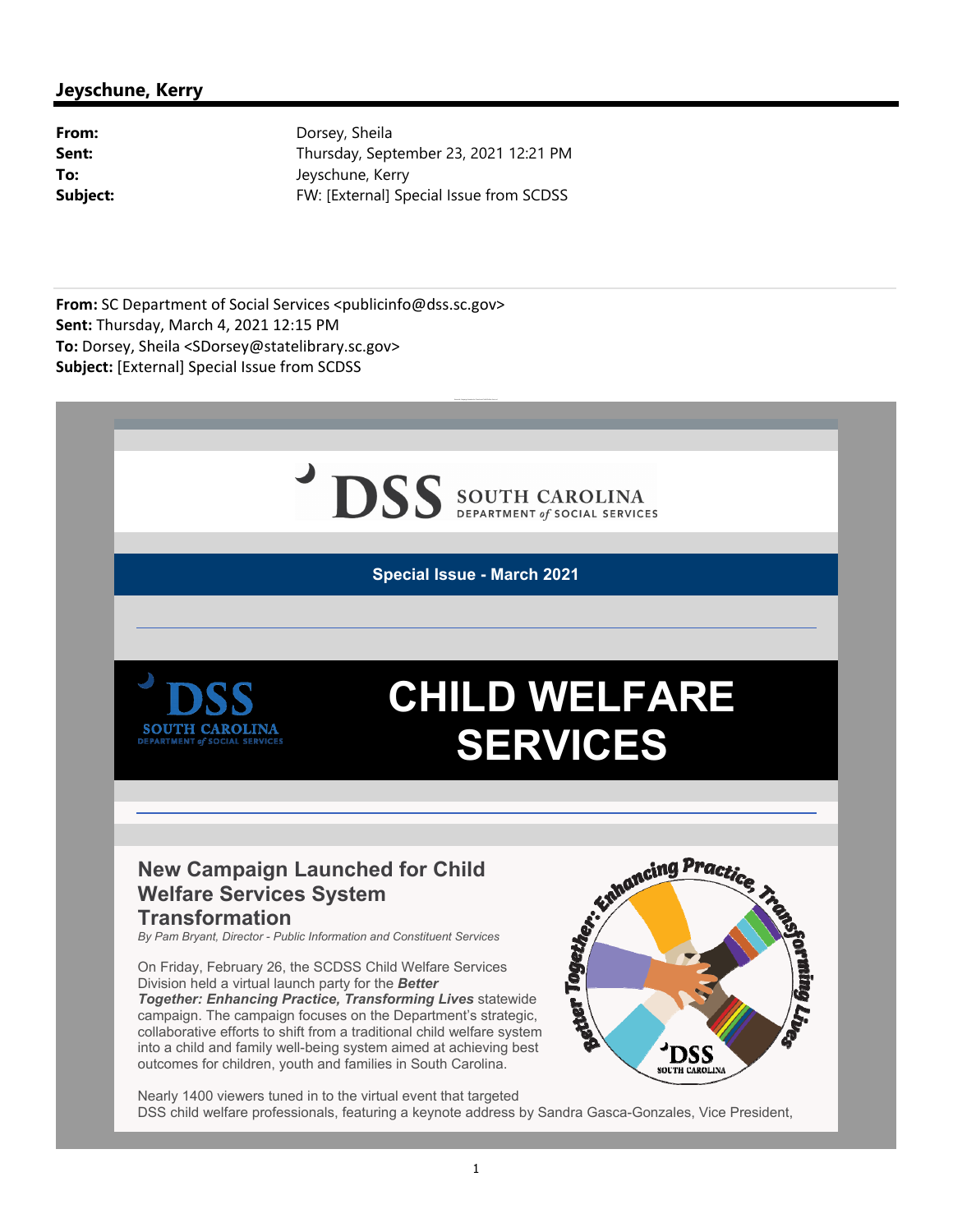Center for Systems Innovation at th[e Annie E. Casey Foundation \(AECF\). A](https://www.aecf.org/)ECF serves as a national partner and consultant to SCDSS, supporting the agency's efforts to build its capacity to achieve better results for children and families as well as to forge broad-based coalitions to advance child and family policies.

Gonzales said, "Families, young people and communities have the right to be involved in decisions affecting their lives and others involved in the system. Further, they should be involved in the design of the system's transformation because their perspectives can drive better outcomes." Emphasizing the important role community stakeholders play in supporting a child well-being system, Gonzales added, "If we really want to help children and families, we need to incorporate a Whole Family Approach to our work to help families and communities find their own solutions and to encourage a preventative rather than a crisis-driven perspective to problem-solving."

Attendees heard opening remarks from Gov. Henry McMaster, State Sen. Katrina Shealy, SCDSS State Director Michael Leach, followed by Karen Bryant, Deputy State Director for Child Welfare Services, who led professionals through a deep dive to understand the campaign purpose and goals. Bryant said, "The Better Together campaign is about the beliefs and values that undergird our current and future system. It's the impact we hope to have in effectively implementing all our strategic initiatives. We believe that together, we will develop a child and family well-being system that partners across agencies and with children, youth, and families. And, because we believe children, youth, and families are 'better together,' we are holistically striving to enhance practice and transform the lives of the children, youth, and families we encounter!"

Tecoria Jones, a national spokesperson representing birth parents who have interfaced with the child welfare system, shared her personal struggles growing up in foster care and as a parent involved with the system. Her poignant remarks offered encouragement for child welfare professionals to become more traumainformed and family-centered in working with families. Young adult members of Youth Engagement Advocates (YEA!) shared their stories about being in foster care and their ideals for how the agency can authentically engage young people in reform efforts. All expressed their high hopes for DSS's endeavor to improve practices to achieve best outcomes for children, youth and families.

During the virtual launch party, Margaret Chapman, Adoptions Specialist in the Pee Dee Region, was recognized for creating the winning logo design (displayed above) that will serve as the brand for all ongoing campaign initiatives.

As Director Leach and Deputy Bryant closed out the event, common themes in their calls to action were aimed at motivating Child Welfare Services professionals to remain open to learning, growing and being stretched in their work. Leach encouraged staff to listen more, engage families and build relationships that support families with hope and the belief that they can address their needs. Bryant laid out action steps team members can expect in the coming months, including: opportunities to offer feedback from the frontlines, based on training and experiences; and, ongoing training and support to help professionals make informed decisions to effectively support, engage, and coach children, youth and families.

SCDSS recognizes that the success of the *Better Together: Enhancing Practice, Transforming Lives*  campaign depends heavily on effective collaboration with parents, relative caregivers, foster parents and community providers, legal partners, the faith community and other key stakeholders to co-design solutions. Stay tuned as the Department builds out its public communication strategies around campaign goals and outcomes and shares progress toward system transformation.

> **SC Department of Social Services P.O. Box 1520 Columbia, SC 29202-1520**